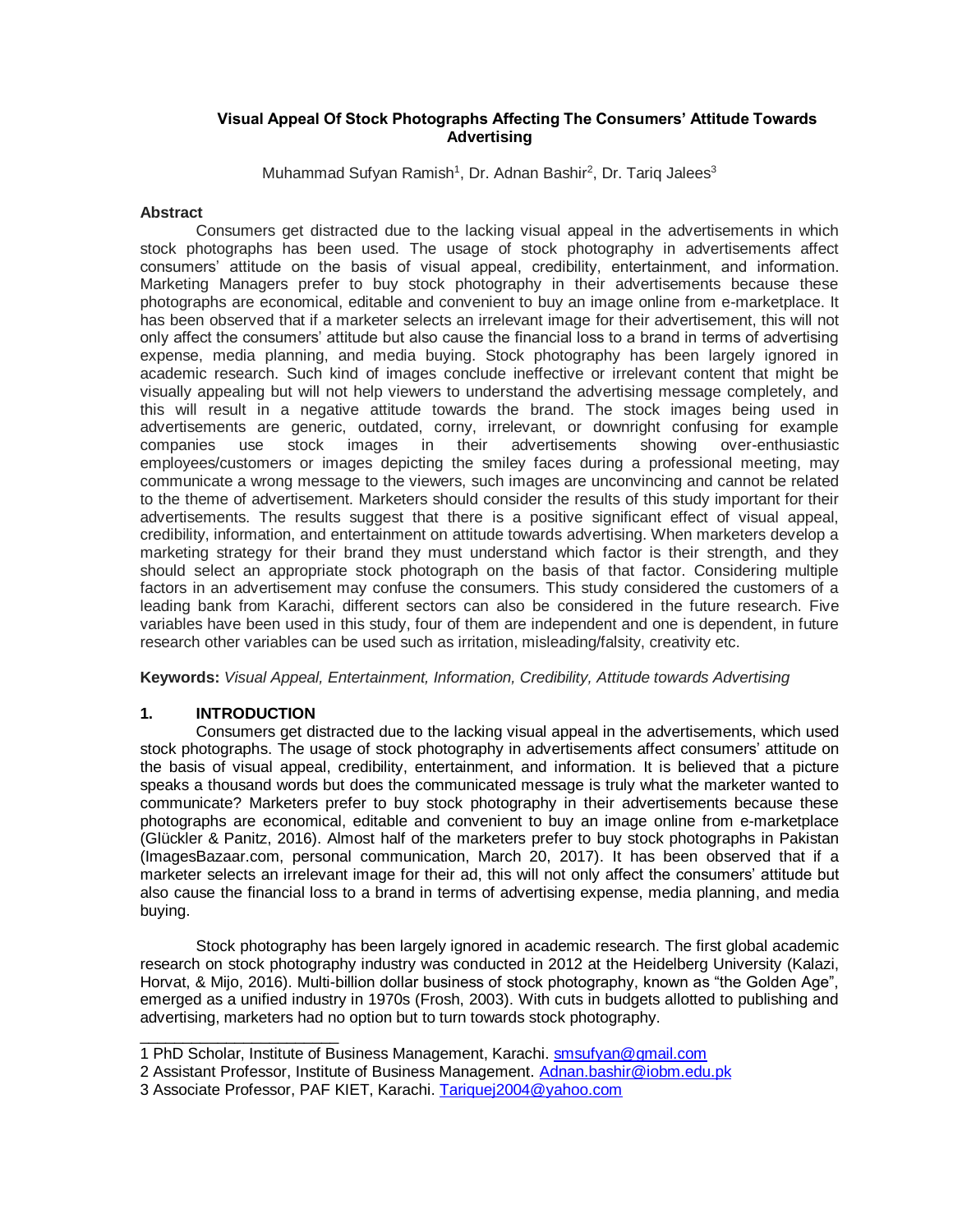Prior to this, there was an option of a custom photo shoot, whereas planning a customized photo shoot is not cost effective as companies have to make arrangements for location, equipment, and models (Glückler, 2010). The only effort required in purchasing a ready-made stock photograph is to search a relevant image meeting the requirements of an ad (Machin, 2004).

Picture taken through stock photography is helpful in creating a valuable and informative impact of advertisements on viewers as such advertisements capture the attention of audience, whereas selection of an incorrect photograph will distract the viewer and fail to add value in the advertising message (Haghirian & Madlberger, 2005; Saxena, Chung, & Ng, 2008). Such kind of images conclude ineffective or irrelevant content that might be visually appealing but will not help viewers to understand the advertising message completely, and this will result in a negative attitude about the brand (Cho, 2011).

### **1.1 Research Questions & Objectives**

Stock photography has become more interesting since it has undergone major technological, institutional and organizational changes in a very short span of time (Glückler, 2010). With the increasing number of internet users, rapid growth has been observed in online market places for purchasing goods and services (Joines, Scherer, & Scheufele, 2003). Due to online marketplaces, photographers also have a lucrative opportunity to share their images on pre-defined portals for maintaining a large stock of photographs (Wright, Patrick Richardson; Carrillo, 2013). Thus, stock photography was able to grow while defying inherent limitations and made big headway in the commercial sector (Glückler & Panitz, 2016). This research is based on the following questions:

 What can be the effect of visual appeal, credibility, entertainment, and information on consumers' attitude towards advertisements using stock photography?

On the basis of the above-mentioned research question, it is important for us to understand the significance of stock photography and its visual appeal in advertisements. As the area of research is less explored, so there is a strong need to understand the usage of stock photography in an advertisement influencing the consumers' attitude towards advertisement (Frosh, 2002; Glückler, 2010). The objective of this research paper is to test the effects of visual appeal, credibility, entertainment and also information on consumers' attitude towards advertisements using stock photography.

# **2. LITERATURE REVIEW**

Marketers buy stock photographs because of the convenience they found in purchasing photographs online, which in return, helps marketers to reduce the cost incurred in arranging a customized photo shoots, hiring photographers and models. However, the images being bought are generic in nature and sometimes irrelevant to the advertising message which marketers want to communicate to their consumers (Cope et al., n.d.).

It is highly beneficial for marketers to purchase an image from the image bank (database of images online), as it is both time-saving and cost-effective. Stock photographs enable marketers to buy a finished product (in the form of an image) that is ready to use in an advertisement as required from the marketing perspective. On the contrary, opting for a customized photo shoot will be more time consuming (Peters, 2014), costly and above all it might not deliver the desired results in terms of visual appeal of Ad i.e. even after investing more time and money, the marketer may not be able to create an image conveying the required message in the best possible form (Glückler, 2010).

# **2.1. Critical Review of Literature**

While reviewing the literature, the major area seems to be missing in scholarly work and nonavailability of a comprehensive model to measure the effectiveness of an advertisement in which stock photographs have been used. Marketers are not aware of the positive/negative impact that can be created when a stock photograph is used in an advertisement (Kalazi et al., 2016; Frosh, 2002). Perhaps the biggest strength of photography is its ability to utilize as universally understood in visual language. In this regard, stock photography has played an integral role in the growth and expansion of the cultural and creative industry (Kalazi et al., 2016).

Marketers while promoting their brand sometimes use inappropriate images depicting the environment of their organization, for which some celebrity or endorser is presented as an employee/part of that organization. It is better to consider the photopgraphs of organization's own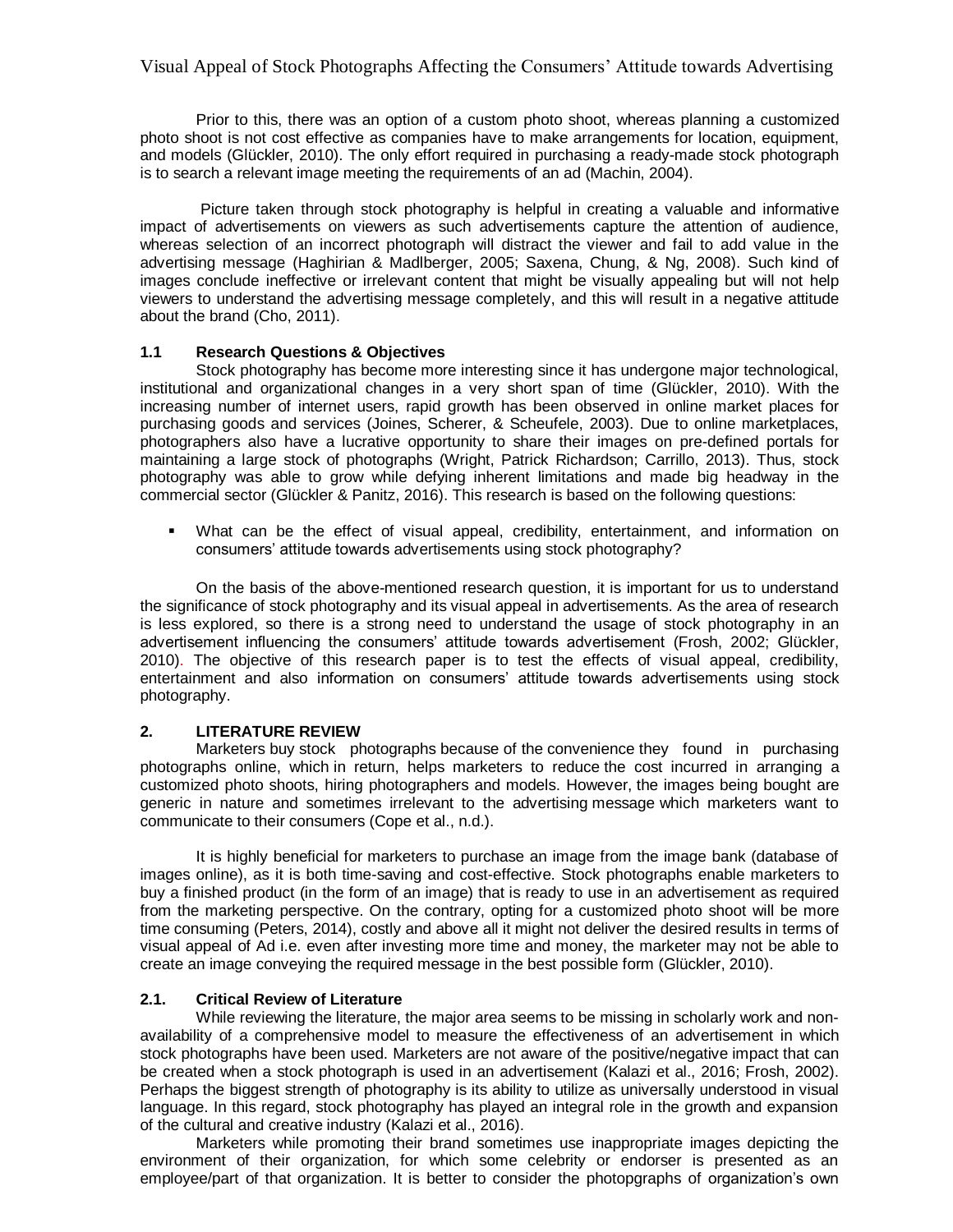employees instead, as it will be more realistic and appealing to the viewers to build a relationship with the brand. Especially in the case when marketer/advertiser attempts to combine multiple stock photographs into one canvas. Designers are asked to combine such images to depict the creative and comparative side of the brand, but this may lead to confusion because stock photographs sometime may not be able to convey the true essence of the message (Ward, 2007). Vague content creates ambiguity in the mind of the viewers, which affects the attitude towards advertising, brand attention, brand recall and eventually affects the overall image of brand (Cho, 2011; Oy, 2014).

Marketer traversing through the stock image site often selects such images that are generic, impersonal and are away from the paradigm of realism. It may result in creating a negative attitude. It is what marketing strategy and bestselling refers to as "visual gobbledygook" (Scott, 2010). Stock photography is designed in such a way that it benefits the photographer, the stock agency and the client. The photographer bears only the production cost whereas the stock agency is responsible for the promotional, marketing and distribution aspects. Lastly, the client is only required to bear the cost of the image. The photographer expects a similar income from the on and off sales of the same image, without the need to relinquish copyright (Frosh, 2002). Unlike prevalent consumption patterns and inventory utilization of regular commodities, stock photographs are non-consumable products i.e. selling stock photographs will not reduce the inventory.

Nowadays, the visual element is considered intricate, essential, culturally embedded and meaningful characteristics of contemporary marketing communication (McQuarrie & Mick, 1999). In order to enhance brand awareness, advertising has been considered as the most important communication approach, especially for the sports brand who wanted to develop the international markets (Laiho, 2012). According to the ideas of the globally known marketing communicators, a visual image is the main element in setting an advertisement, as it can easily grab the attention of overseas consumers (de Mooij, 2005; De Mooij, 2010)

In the past decades, three different viewpoints have been elaborated marketing studies, that includes the conditional information processing framework, the visual superiority effect framework, and the rhetoric paradigm. It is generally accepted that the visual elements are more easily recalled and recognized in the ads than the words (Mitchell, 1986). The basic ideas and knowledge of visual image is provided by the visual superiority framework in the context of advertising. But, the weak point of this framework is that it does not reflect the real-world condition of advertising, it simply affects the visual presence.

# **2.2. Theoretical Grounding**

On the basis of ontological and epistemological grounds, this research considered the philosophy of Theory of Reasoned Action to analyze the aspects of photography and consumers' attitude. Marketers can get the exact and customized shoot of the product according to their requirement. In the case of stock photography, there are different image banks (online portal) where millions of images are available online. Marketers have to visit these websites, select the images according to their requirement and then go for instant downloading/shopping, which is convenient, economical and time-saving. Stock photography is an interesting case in research since it has been undergoing a major technological, institutional and organizational change in a very short time (Glückler, 2010). Theory of Reasoned action is proposed for predicting intentions and behaviors on the basis of consumers' attitude (Fishbein & Ajzen, 1975). Several researchers have studied different factors and proposed different models on the basis of this theory. Some of the factors used in previous researches include Information, Hedonics, Materialism, Social Image, Truthfulness and Attitude towards Advertising (Ting & de Run, 2015), Consumer Manipulation, Social Integration, Hedonic, Materialism affecting attitude towards advertising (Eze & Lee, 2012).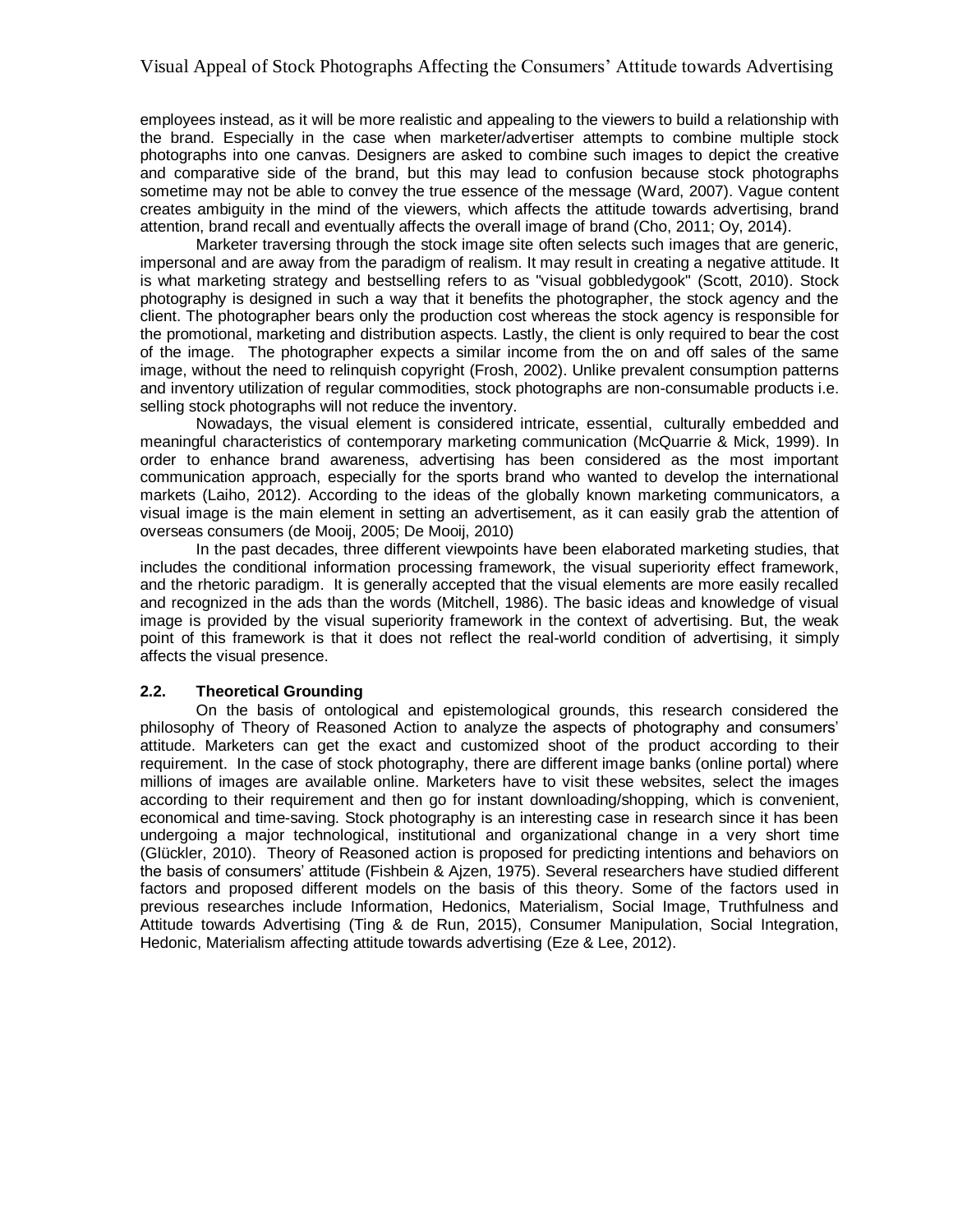# **2.3. Conceptual Framework**



# **2.3.1. Attitude towards Advertising**

Attitude towards advertising has become a popular phenomenon to be studied in 1980s. As the theory of reasoned action and theory of planned behavior have been already proposed, studying the consumer behavior under the umbrella of quantitative research became much easier for the researchers (Ahmed Sallam & Ali Algammash, 2016). The positive and negative attitudes of a consumer play a vital role while making purchase decisions. If consumers like an advertisement, this likeability determines their attitudes toward the advertisement (Olney, Holbrook, & Batra, 1991). According to (Bao, 2011), having a positive attitude towards an advertisement helps in molding the consumers' attitude towards a specific brand, consumers' beliefs about the ad, and their purchase intentions. Consumers develop attitudes towards an ad that affects advertising effectiveness in terms of purchase intention (Mackenzie & Lutz, 1989).

#### **2.3.2. Visual Appeal and Attitude**

According to the result of previous studies, there are at least two ways which may affect the attitude due to the visual appeal of the ads. First, viewers develop presumptions on the basis of visual information in the advertisement, and this might result in the change of beliefs about the advertised brand (Murphy, 2007). Secondly, if the visual appeal is negatively/positively judged, then it may affect attitude towards advertising (Hall, 2007; Moshagen & Thielsch, 2010).

Just because a stock photo is visually appealing, doesn't necessarily mean that it will be effective as well. In advertising, there is a high emphasis on using pictorial images which is related to the space provided for the ad. It has been observed that photographs having high pictorial emphasis creates a favorable attitude than those photographs having low pictorial emphasis (Cope et al., n.d.; García, Rodriguez-Sánchez, Fdez-Valdivia, & Martinez-Baena, 2011).

*H1. Visual Appeal has a positive effect on the consumers' attitude towards advertising using SP.*

# **2.3.3. Credibility and Attitude**

Credibility of an ad depends upon the credibility of source, brand, and endorser. The ads which are convincing can influence the consumers to buy their products (Mehta, 2000). According to Sallam & Wahid (2012), consumers' perceptions are changed on the basis of truthfulness and believability of an ad, which affect the consumers' attitude towards advertising positively (Chiu, Lin, Sun, & Hsu, 2009). It is important to use stock photographs in ads as they can convince a consumer on the basis of celebrity appeals. According to Hall (2007), a stock photograph is well shaped with the information being provided, which makes an ad more credible in the eyes of a consumer. According to Brackett & Carr (2001), the value and attitude towards advertising are both linked with the overall credibility of an ad. The positive effect of credibility was found on the attitude towards mobile advertising (Zabadi, Shura, & Elsayed, 2012). Theory of reasoned action also provides the foundation support to the credibility of an ad influencing the attitude towards the advertisement. Thus,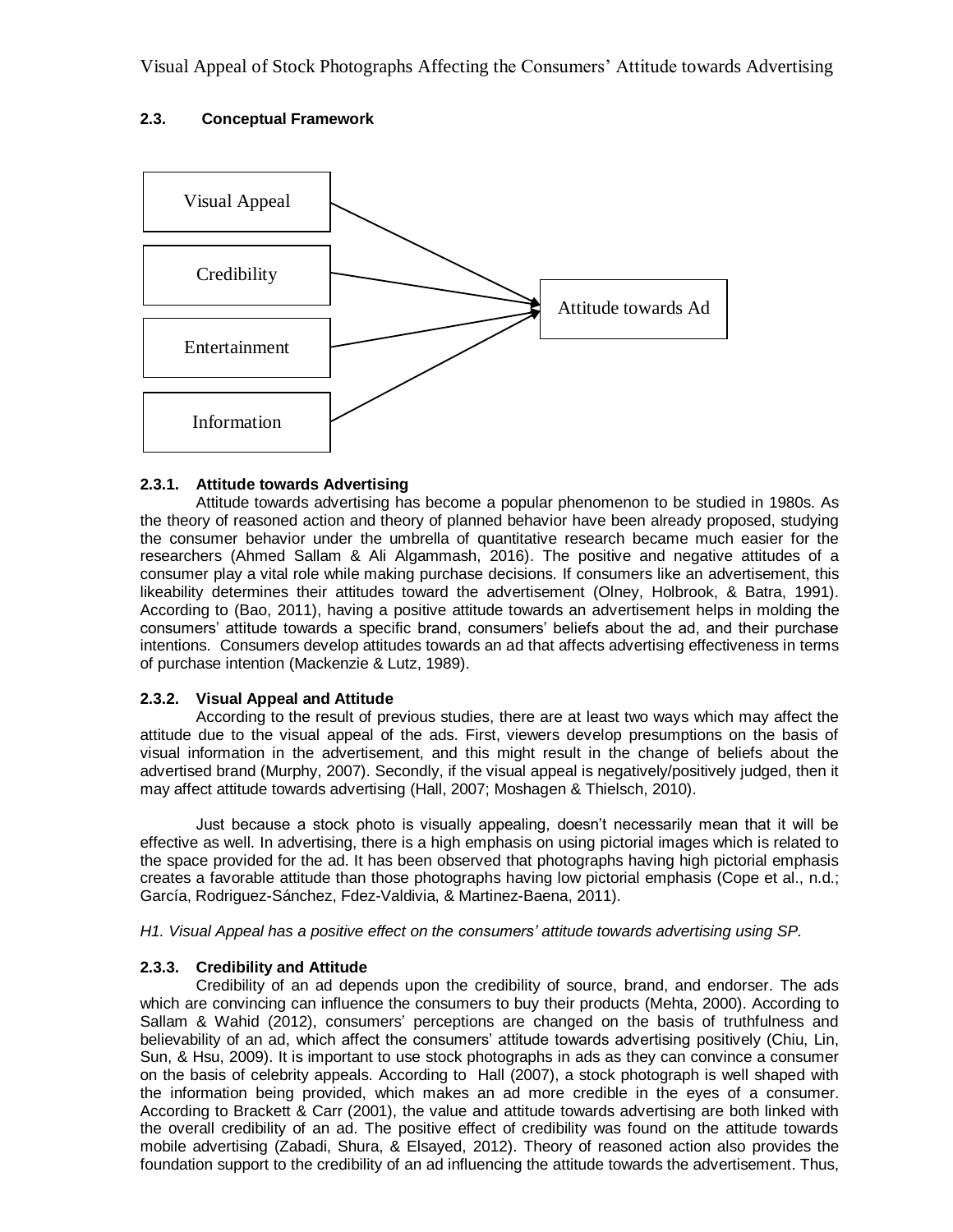it may be inferred that credibility has a positive effect on attitude towards the ad (Fishbein & Ajzen, 1975; Goldberg & Jon Hartwick, 1990).

*H2. Credibility has a positive effect on the consumers' attitude towards advertising using SP.*

### **2.3.4. Entertainment and Attitude towards Advertising**

Hedonics, pleasure, and entertainment refer to the enjoyment of message with some important tools like games, music, visuals with humor appeals can easily attract the consumers (Dormann, 2000). Happy appeals in advertisements can be incorporated by people smiling or laughing, and the images that can portray any pleasant moments with beautiful sceneries. It can be further extended by celebrities enjoying their achievements (Hastings, Stead, & Webb, 2004). People are more inclined positively towards a happy appeal than a negative/sad appeal because the content of the advertising message provides pleasure and security to the viewer. This allows consumers to feel happy and refresh when viewing an advertisement (Raghunathan & Corfman, 2006; Wolin, Korgaonkar, & Lund, 2002). Consumers' sentiments are affected with attitudinal development due to the availability of enjoyment and pleasure in the advertisements. Entertainment is an ability which can satisfy consumers for pastime and it is a utility which has a favourable positive effect on consumers' attitude.

*H3. Entertainment has a positive effect on the consumers' attitude towards advertising using SP.*

# **2.3.5. Information and Attitude towards Advertising**

Brands use advertisements for providing information related to the products they sell or some promotional brand campaigns. Consumers match this information with their needs and if the information appeals them their likability to the ad may increase. Additionally, a vital role can be played by the advertisements in changing the consumer's personal beliefs (Mackenzie & Lutz, 1989; Usman, Ilyas, Faroq Hussain, & Masood Qureshi, 2010). Some consumers have high relevance with the product are motivated to process the information. Verbal, visual and execution related content that is informed about the product/brand is important for consumers as it affects their attitude towards advertisements (Bongiorno, 2008; Shih et al., 2015).

When it comes to the visual representation of information, photography is arguably the most effective mode of communication to convey messages across to the relevant stakeholders. Much of what we see that embodies companies, people and products are still images found in magazines, books, internet, exhibitions, advertisement campaigns and television (Glückler, 2010). Advertisements contain information about brands/products and several times this information is supported with symbols and images. Consumers having repetitive exposure may involve in the buying decision-making process. Informative ads with the repeated exposure, shapes both positive and negative attitudes (Homer, 2009; Lehu, 2007).

*H4. Information has a positive effect on the consumers' attitude towards advertising using SP.*

# **3. METHODOLOGY**

In the previous section, the conceptual framework has got developed. This section is all about having a brief discussion about testing of the developed model. According to the epistemological perspective, the reason for this certain research is to know the effect of the other factors along with visual appeal on the attitude towards advertising.

# **3.1. Population and Sample size**

Most of the stock photographs are purchased by the financial sector in Pakistan to use these images in their advertisements. The largest sale was generated by HBL while purchasing the stock photographs for their campaign in 2017 (ImagesBazaar.com, personal communication, March 20, 2017). Therefore, the population of this study is based on the customers of HBL, which are 1876000, and out of which, approx. 1 Million are active customers (HBL, personal communication, April 10, 2017). According to Sekaran (2003) minimum, 30 samples per variables must be selected for the calculation of the sample size. Stevens (2002) recommended that fifteen (15) cases per indicator are needed to calculate minimum sample size in a multivariate study. In this research, there are 25 indicators in total, therefore, according to Stevens (2002) calculated minimum sample size is around 375 active customers of HBL in Karachi. However, to avoid outliers the sample size considered for this study is 425 and after removing the outliers, it has become 407.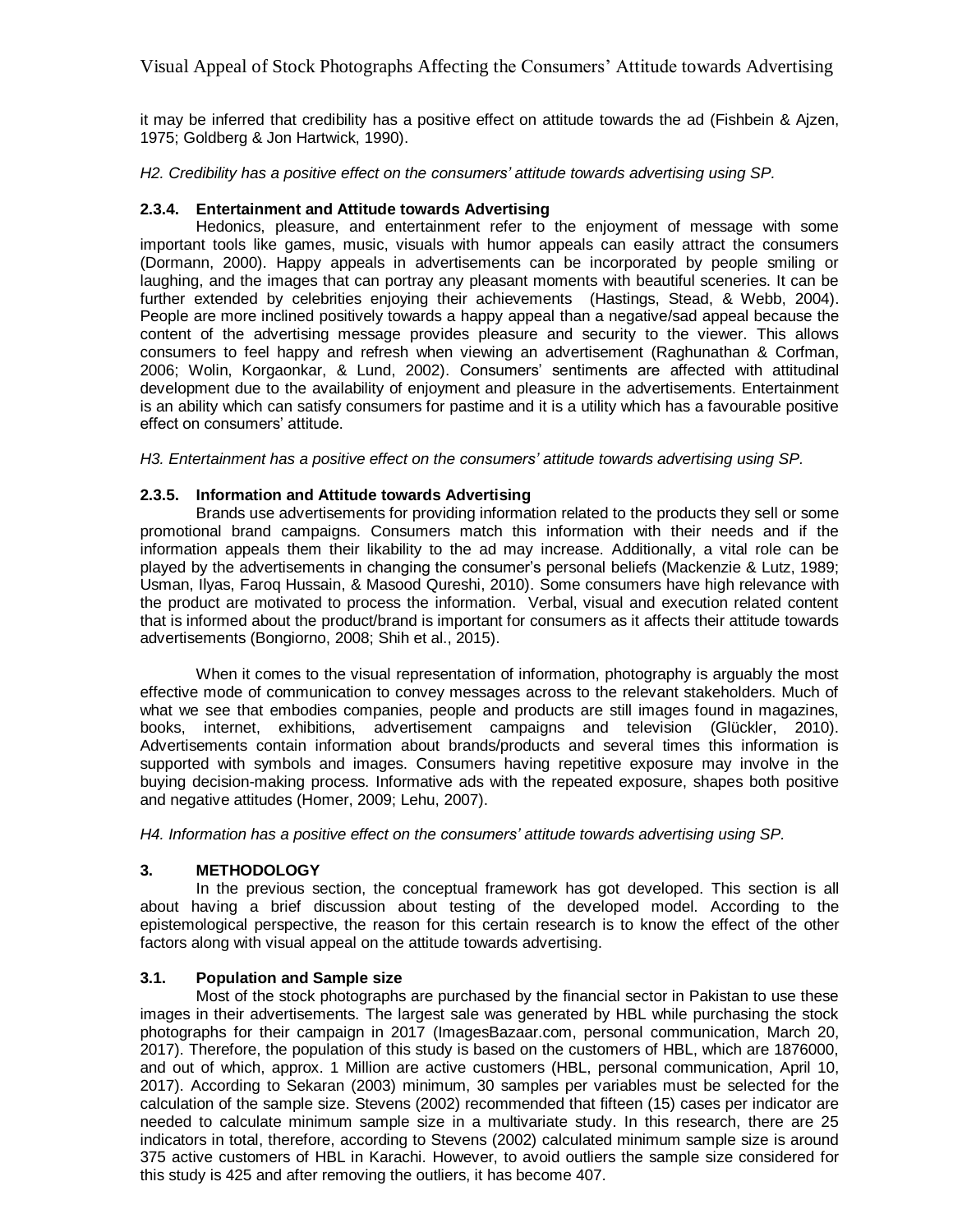# **3.2. Sampling Technique**

This research is based on convenience sampling technique because probability sampling cannot be used because of the non-availability of a sampling frame (Saunders, Lewis, & Thornhill, 2009). Convenience sampling supports the easiness for the collection of data without expending a lot of money (Malik, Ghafoor, & Iqbal, 2013).

# **3.3. Scale & Measure**

Surveys are conducted mostly on the basis of questionnaires so that a quantitative study can be conducted. In this study, questionnaire was developed by adapting the already developed constructs in previous studies. The questionnaire was based on 5-point Likert scale with the options ranging from Strongly Agree to Strongly Disagree. The reliability of the constructs was already established in the previous studies, however, reliabilities are re-established again due to the changing demographics in the current research (Ahmed Sallam & Ali Algammash, 2016; Ling, Piew, & Chai, 2010; Nikolovska, 2016). Reliability in the previous research, source, and number of items used are provided in the Table 1.

| <b>Measure</b>               | <b>Source</b>        | No. Of Items | <b>Reliability</b> |
|------------------------------|----------------------|--------------|--------------------|
| Visual Appeal                | Cox and Cox $(2002)$ |              | 0.93               |
| Credibility                  | Jung (2009)          |              | 0.94               |
| Entertainment                | Jung (2009)          |              | 0.98               |
| Information                  | Jung (2009)          |              | 0.95               |
| Attitude towards Advertising | Jun and Lee (2007)   |              | 0.84               |

|  | Table 1 Scale and measure with reliability and source |  |
|--|-------------------------------------------------------|--|
|  |                                                       |  |

# **3.4. Data Collection & Analysis**

The questionnaire was distributed to 425 consumers of HBL, out of which 407 responses were considered valid. A stimulus of the HBL print advertisement was provided with the questionnaire so that respondents can answer the questions in the context of attached advertisement. A stock photograph was used in that print advertisement making it an appropriate choice to be selected as a stimulus.

Analysis section includes the statistical tests for normality, reliability, and validity. The relationship and effect between the constructs were tested using multiple linear regression analysis. SPSS 20 was used to conduct the reliability analysis (Cronbach Alpha), validity analysis (convergent & discriminant), exploratory factor analysis, correlation and multiple regression analysis.

# **4. RESULTS**

The results of the statistical tests are provided in this section. Since data was collected using 5-point Likert scale, the coded responses are inserted on SPSS and several statistical tests were conducted using this data.

# **4.1. Profile of the respondents**

Out of 407 respondents, 255 (62%) were males and others were females i.e. 157 (38%). The respondents are mostly in between  $20 - 30$  (62%) age group and the remaining belonged to the higher age groups. As far as marital status is concerned, 304 (75%) respondents were single and others i,e, 103 (25%) were married.

# **4.2. Descriptive Statistics**

It is used to measure the univariate normality of the respondents' data collected using questionnaires. Descriptive results include the measures of central tendency, skewness, and kurtosis (Hansen & Christensen, n.d.). Variance and standard deviation are also included in the descriptive statistical results. Outliers are identified using descriptive results if the satisfactory condition of univariate normality i.e. the range of skewness and kurtosis should be in between -2.0 to +2.0 (George & Mallery, 2003).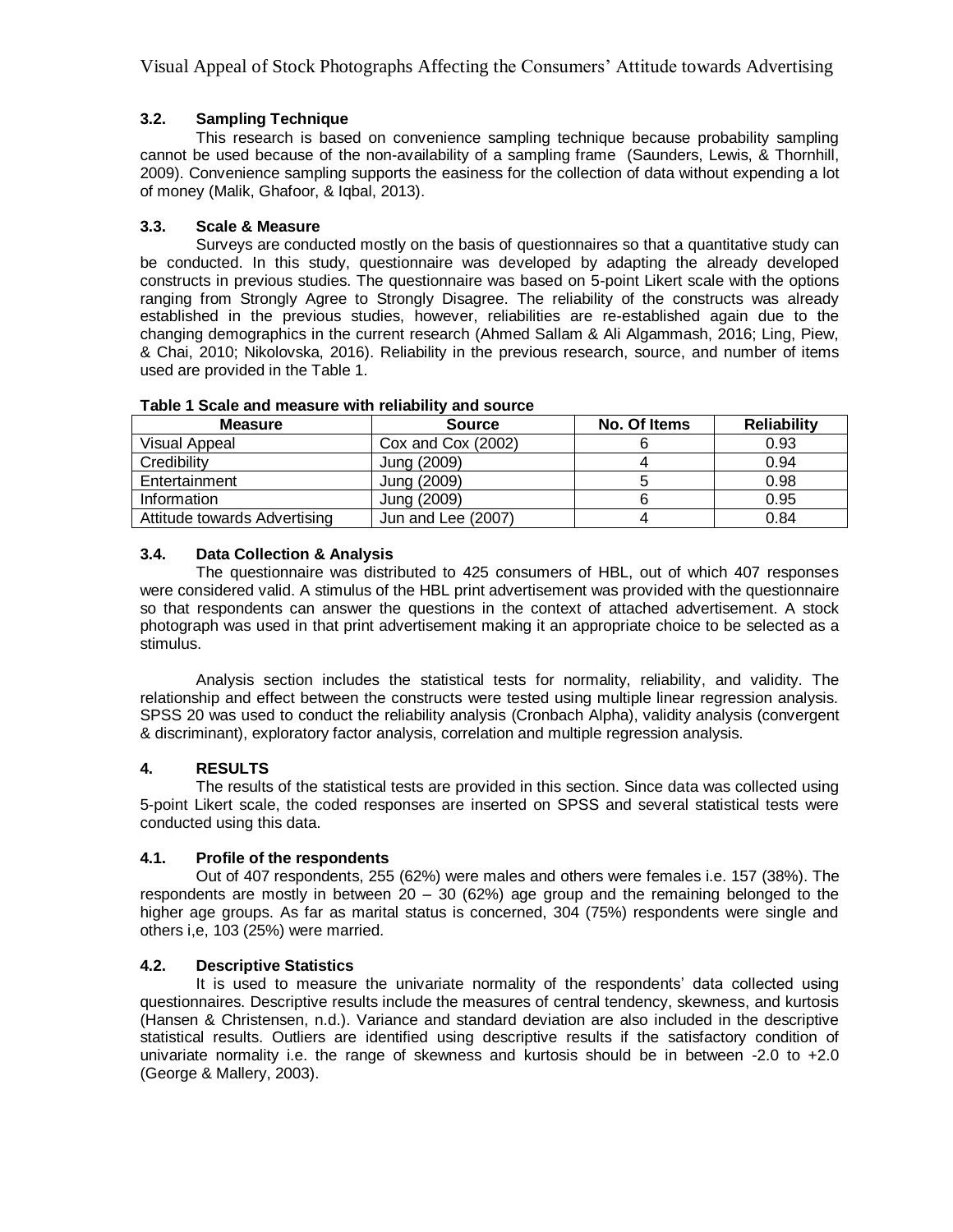| <b>Construct</b> | <b>Mean</b> | Std. Dev. | <b>Skewness</b> | <b>Kurtosis</b> |
|------------------|-------------|-----------|-----------------|-----------------|
| Visual Appeal    | 3.41        | .58       | $-16$           | $-28$           |
| Credibility      | 3.56        |           | $-.09$          | $-.04$          |
| Entertainment    | 3.47        | .85       | .26             | $-.75$          |
| Information      | 3.27        | .59       | .66             | .81             |
| Attitude         | 3.90        | .66       | -.48            |                 |

### **Table 2 : Descriptive Analysis**

Table 2 here presents the results of skewness and kurtosis. The highest Skewness value possess by Information i.e. 0.66, Information (Mean=3.27, SD= .59), and the lowest Skewness value is possessed by Credibility i.e.  $-0.09$ . Credibility (Mean  $= 3.56$ , SD $= .70$ ). The highest value of Kurtosis is 0.81 of construct Information (Mean=3.27, SD= .59) and the lowest value of Kurtosis =  $-$ 0.04 of construct Credibility (Mean=3.56, SD=.70). Thus, all the constructs fulfill the requirement of univariate normality (George & Mallery, 2003).

# **4.3. Reliability Analysis**

It is conducted using Cronbach alpha, in this study to measure the internal consistency of data. The constructs are considered to be reliable if the values of Cronbach alpha are greater than 0.6 (Sekaran, 1992). Reliability analysis is also used to reduce the inaccuracy in the data as well as reducing the biases of a researcher (Bryman & Bell, 2007). Although instruments which are used in this study were adopted on the basis of already established reliabilities, however, the reliabilities are re-established in this study (Refer to Table 3), due to the change in culture and demographics.

| <b>Constructs</b> | <b>Cronbach's Alpha</b><br>(Standardized) | No<br>of items | Mean | <b>SD</b> |
|-------------------|-------------------------------------------|----------------|------|-----------|
| Visual Appeal     | .78                                       | 6              | 3.41 | .58       |
| Credibility       | .87                                       | 5              | 3.56 | .70       |
| Entertainment     | .84                                       | 4              | 3.47 | .85       |
| Information       | .81                                       | 3              | 3.27 | .59       |
| Attitude          | .80                                       | 3              | 3.90 | .66       |
| Overall           | .87                                       | 21             | 3.50 | .24       |

#### **Table 3 : Cronbach Alpha value for Reliability Analysis**

Table 3 shows that the construct credibility (M=3.56, SD= .70) possess the highest reliability (α=.87), whereas the construct visual Appeal (M=3.41, SD= .58) possess the lowest reliability  $(a= .78)$ . The overall Cronbach's alpha is 0.87. As all the values of Cronbach's Alpha found greater than .70, this indicates good reliability of data (Hair, et. al., 2010).

# **4.4. Exploratory Factor Analysis (EFA)**

It is used to check the variability between latent variables. In this study, principal component analysis was applied with varimax rotation to conduct the exploratory factor analysis of constructs. The results of EFA show that for all constructs the value of Kaiser-Meyer-Olkin (KMO) is greater than 0.6, with the significant Bartlett's test of sphericity (Hair J., Black, Babin, Anderson, & Tatham, 2006).

|                      | <b>Items</b> | KMO <sup>1</sup> | BToS <sup>2</sup> | CFL <sup>3</sup> |
|----------------------|--------------|------------------|-------------------|------------------|
| <b>Visual Appeal</b> |              | .75              | 807.34            | 69.16%           |
| Credibility          |              | .81              | 1010.44           | 66.16%           |
| Entertainment        |              | .78              | 705.89            | 68.55%           |
| Information          |              | .70              | 404.75            | 72.23%           |
| Attitude             |              | .70              | 388.01            | 71.59%           |

**Table 4 : Exploratory Factor Analysis (EFA)**

Note: KMO = Kaiser Meyer Olkin<sup>1</sup>, BToS = Bartlett Test of Sphericity<sup>2</sup>, CFL = Cumulative Factor  $Loadina<sup>3</sup>$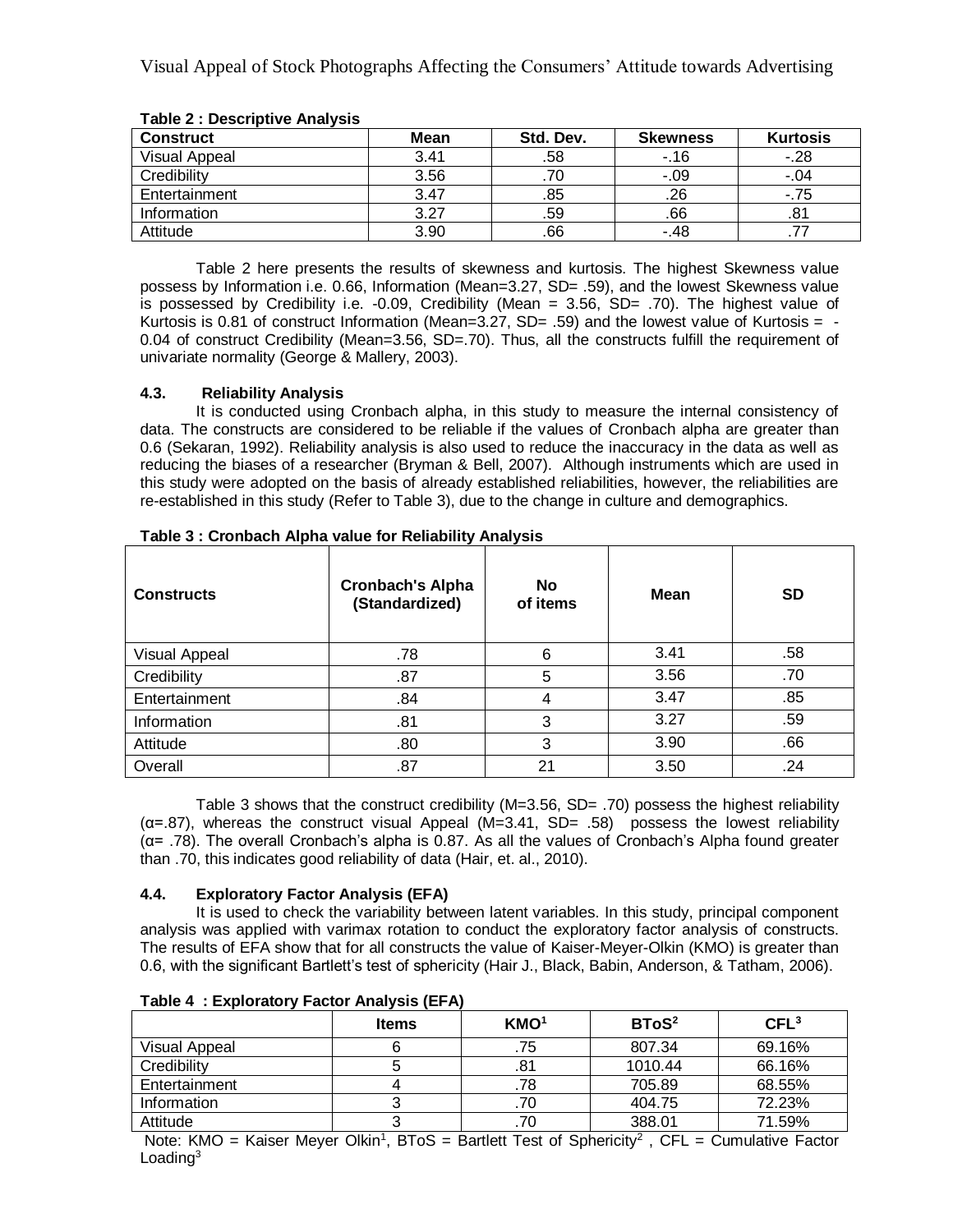Table 4 shows that values of Kaiser-Meyer-Olkin (KMO) are higher than acceptable range and Bartlett's Test of Sphericity (BToS) was significant at the confidence level of 95%. Additionally, the cumulative factor loadings (CFL) for all the constructs are greater than .66, which is more than the minimum required value i.e. .40. Thus, results are acceptable according to loadings of latent variables and their theoretical aspects (Bryman, 2015).

### **4.5. Construct Validity**

Theoretical frameworks are validated by using construct validity. The discriminant validity and convergent validity tests are conducted to fulfill the requirements of construct validity. Convergent validity can be ensured by conducting the EFA, from which the variance explained derived must be greater than 0.4. In this study, all the constructs satisfy the condition of convergent validity (J. F. J. Hair, Black, Babin, & Anderson, 2009).

| <b>Constructs</b>    | <b>Cronbach's Alpha on</b><br>standardized item | Average<br><b>Variance</b><br><b>Explained</b> | <b>Mean</b> | S.D |
|----------------------|-------------------------------------------------|------------------------------------------------|-------------|-----|
| <b>Visual Appeal</b> | .78                                             | .69                                            | 3.41        | .58 |
| Credibility          | .87                                             | .66                                            | 3.56        | .70 |
| Entertainment        | .84                                             | .68                                            | 3.47        | .85 |
| Information          | .81                                             | .72                                            | 3.27        | .59 |
| Attitude             | .80                                             | .71                                            | 3.90        | .66 |

### **Table 5 : Reliability & AVE(Avg. Variance Extracted)**

# **4.6. Discriminant Validity**

The uniqueness of a variable is measured by the statistical test of discriminant validity analysis (Haier et al. 2010). It is measured by comparing the square of the of each pair of correlation coefficient with the square root of variance explained, and the later one must be of higher value (Fornell & Larcker, 1981).

|               | AΤ  | VA  | <b>CR</b> | EN  | IN  |
|---------------|-----|-----|-----------|-----|-----|
| Attitude      | .84 |     |           |     |     |
| Visual Appeal | .44 | .83 |           |     |     |
| Credibility   | .22 | .26 | .81       |     |     |
| Entertainment | .29 | .09 | .22       | .82 |     |
| Information   | .37 | .23 | .25       | .28 | .85 |

#### **Table 6: Discriminant Validity**

# **4.7. Correlation Analysis**

The relationship between different constructs can be identified by conducting the Karl Pearson Correlation test (Altuna & Konuk, 2009; J. F. Hair, Black, Babin, & Anderson, 2006). The value of correlation coefficient shows the strength and weakness of the relationship. If the value of correlation coefficient is near zero, it is considered as no relationship between variables, however, a value near 1 (either +1 or -1) reflects the strong correlation among variables (Bryman & Bell, 2007).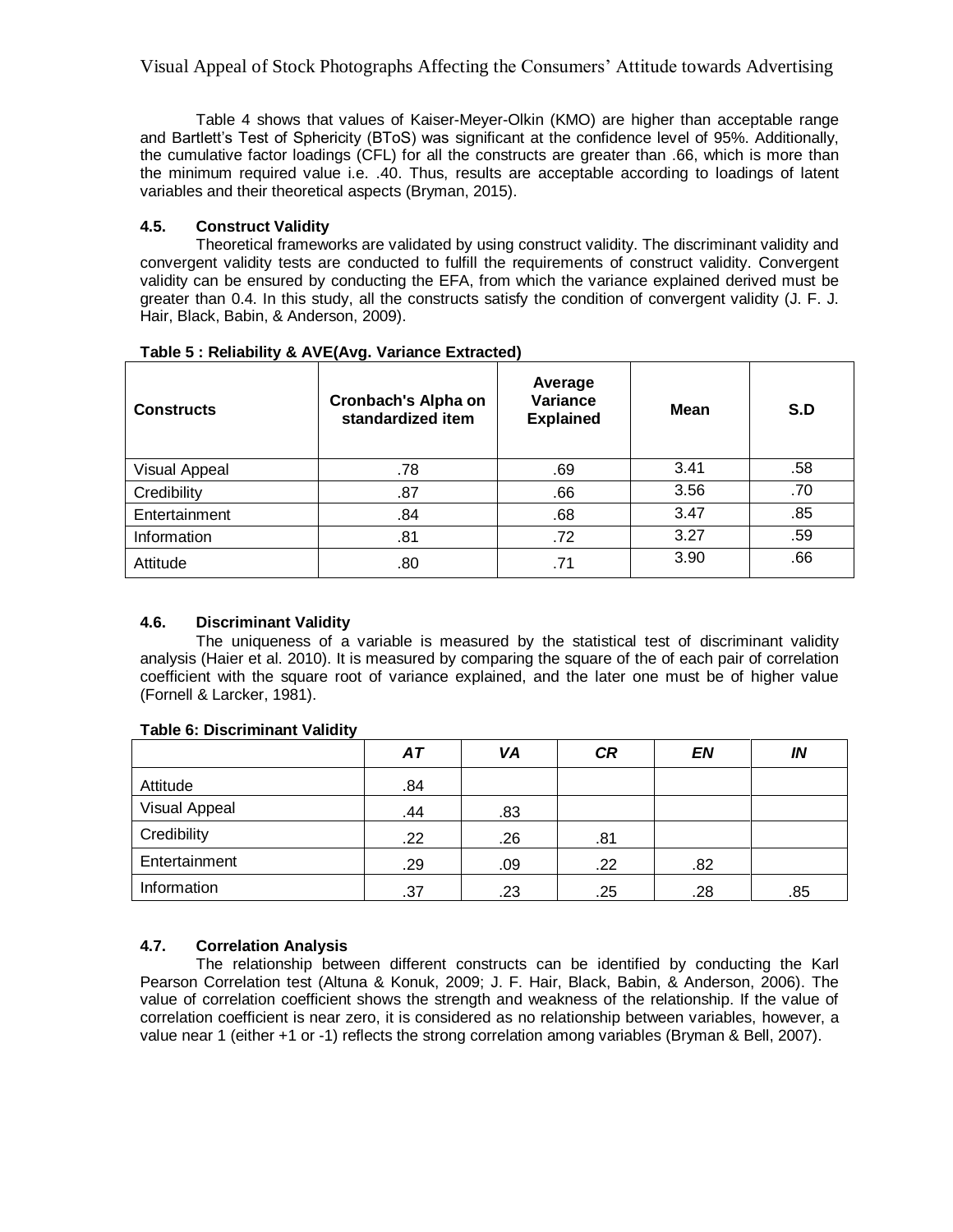|               | AΤ  | VA  | <b>CR</b> | EN  | IN |
|---------------|-----|-----|-----------|-----|----|
| Attitude      |     |     |           |     |    |
| Visual Appeal | .66 |     |           |     |    |
| Credibility   | .47 | .51 |           |     |    |
| Entertainment | .54 | .30 | .47       |     |    |
| Information   | .61 | .48 | .50       | .53 |    |

### **Table 7: Bivariate Correlation**

According to table 7, at the confidence level of 95%, the relationship between visual appeal and attitude has the strongest, that is  $(r=.66)$ . On the other hand, the relationship between entertainment and visual appeal has the weakest, that is (r=.30). As all bi-variate relationships value between .30 to .90, so that confirms, constructs are distinct, unique and no issue of multi-co-linearity (Zikmund, Babin, Carr, & Griffin, 2013).

### **4.8. Overall Model Regression Test**

To test the overall model multiple regression analysis is conducted that states "visual appeal, credibility, entertainment & information influence consumer's attitude towards advertisement using SP". The p-value must be lesser than .05 for a significant result (Nolan & Heinzen, 2007). Summarized results of overall model regression are presented in Table 8.

|                      | <b>Un-std. Coefficient</b> |                   | <b>Std. Coefficient</b> |       |      |
|----------------------|----------------------------|-------------------|-------------------------|-------|------|
| Model                | в                          | <b>Std. Error</b> | <b>Beta</b>             |       | Sig  |
| (Constant)           | 1.60                       |                   |                         | 7.039 | .000 |
| <b>Visual Appeal</b> | .16                        | .05               | .14                     | 2.880 | .004 |
| Credibility          | .32                        | .04               | .34                     | 6.547 | .000 |
| Entertainment        | .07                        | .03               | .09                     | 1.999 | 046  |
| Information          | .10                        | .05               | ٦0.                     | 2.017 | 044  |

### **Table 8 : Regression Results of Overall Model**

Dep. Variable: Attitude towards Advertising, R-Square  $(R^2) = .25$ , Adjusted R-Square  $(R^2) = .24$ , P $<$ .05, F (4, 402) = 34.6

Table 8 displays the combined effect of all predictors i.e. visual appeal, credibility, information and entertainment on attitude towards advertisements using stock photographs. The overall effect is 25% ( $R^2$  = 0.25, P<.05, F (4, 402) = 34.56, p<.05), which is considered to be a significant effect (Bryman, 2015). Since the hypothesized model fitted significantly, thus the effects of each predictor have been calculated separately in the following sections.

**Visual Appeal & Attitude.** The hypothesis that Visual Appeal has a significant positive effect on attitude towards advertising, which was tested through simple linear regression and the summarized results are presented in Table 9 below:

| Table 9 : Independent Variable Regression Results |  |
|---------------------------------------------------|--|
|---------------------------------------------------|--|

|               | Un-std. Coefficient |                  | <b>Std. Coefficient</b> |       |     |
|---------------|---------------------|------------------|-------------------------|-------|-----|
| Model         |                     | <b>Std Error</b> | <b>Beta</b>             |       | Sig |
| Constant      | 2.51                | .18              |                         | 13.89 | .00 |
| Visual Appeal | .40                 | .05              | .36                     | 7.75  | .00 |

Note: Dep. Variable: Attitude towards Advertising, R-Square ( $R^2$ ) = .13; Adjusted  $R^2$  = .12, F (1, 405) = 60.11, P<.05

Table 9, presents regression results of visual appeal in the advertisement has a variance of 13% to attitude towards advertising, in which stock photographs were used,  $R^2 = .13$ ; Adjusted  $R^2$  = .12, F (1, 405) = 321.76, P<.05. Moreover, visual appeal affects consumer attitude positively  $(\beta$ = .40), which is considered to be a good effect (Cohen, 1998).

**Credibility & Attitude.** The hypothesis that Credibility has a significant positive effect on attitude towards advertising using stock photographs, was tested through simple linear regression and the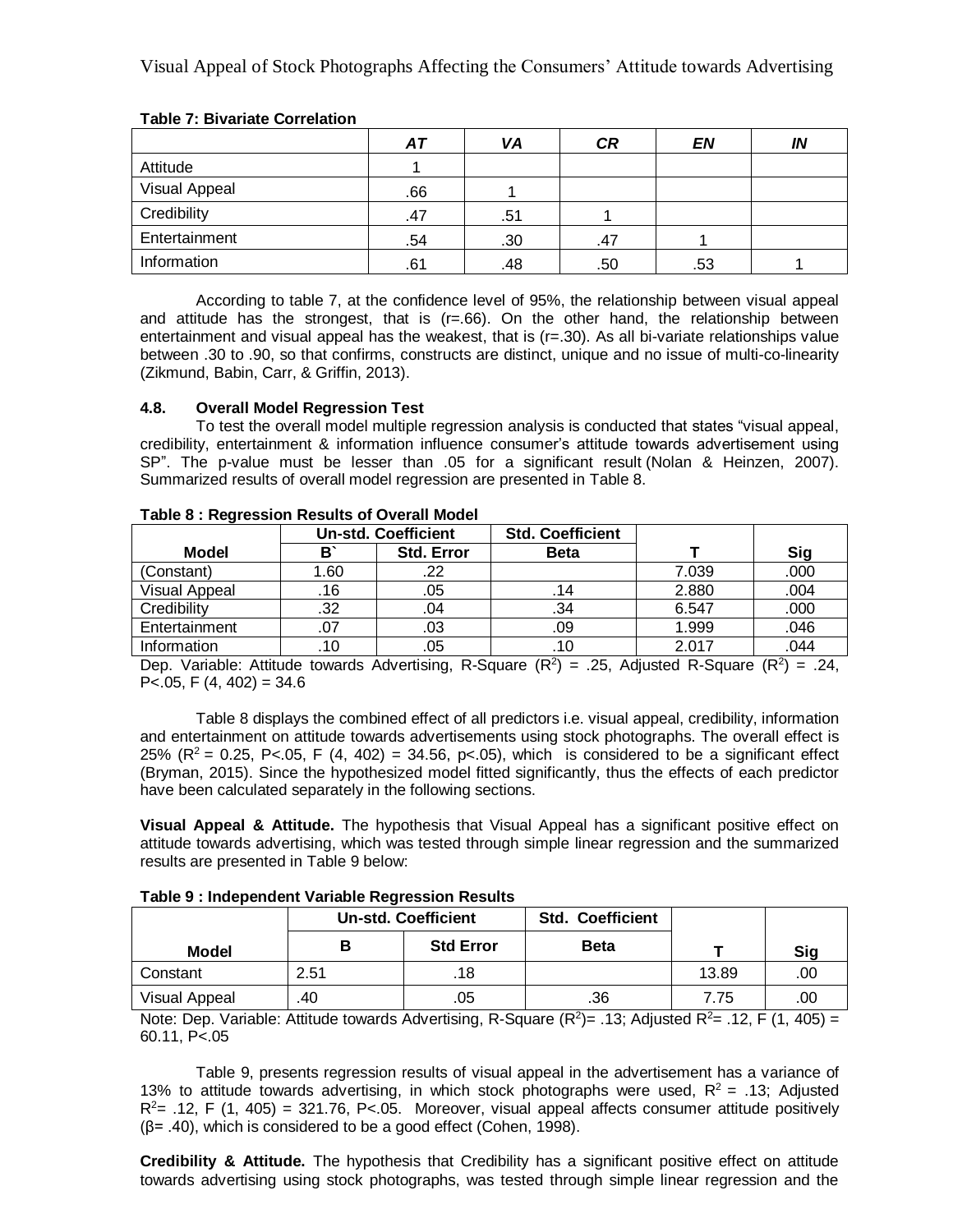regression results are presented in Table 10 below:

|             | <b>Un-std. Coefficient</b> |                  | <b>Standard</b><br><b>Coefficient</b> |        |      |  |  |
|-------------|----------------------------|------------------|---------------------------------------|--------|------|--|--|
| Model       | в                          | <b>Std Error</b> | <b>Beta</b>                           |        | Sig  |  |  |
| Constant    | 2.324                      | .150             |                                       | 15.491 | .000 |  |  |
| Credibility | .443                       | .041             | .47                                   | 10.710 | .000 |  |  |

### **Table10 : Regression Output**

Dependent Variable (DV): Attitude towards Advertising,  $R^2 = .22$ ; Adjusted  $R^2 = .21$ , F (1, 405) = 114.71, P<.05

Table 10, presents regression results of credibility in the advertisement has a variance of 22% to attitude towards advertising, in which stock photographs were used,  $R^2 = .22$ ; Adjusted  $R^2 = .21$ , F (1, 405) = 114.71, P<.05. Moreover, credibility affects consumer attitude positively ( $\beta$ = .44), which is considered to be a good effect (Cohen, 1998).

**Entertainment & Attitude:** The hypothesis that Entertainment has a significant positive effect on attitude towards advertisements using stock photographs, was tested through simple linear regression and the regression results are presented in Table 11 below:

### **Table 11: Regression Results**

|               | <b>Unstd. Coefficient</b> |                  | <b>Std. Coefficient</b> |       |     |
|---------------|---------------------------|------------------|-------------------------|-------|-----|
| Model         |                           | <b>Std Error</b> | <b>Beta</b>             |       | Sig |
| Constant      | 3.25                      | .13              |                         | 24.45 | .00 |
| Entertainment | 43                        | .03              | 45                      | 5.00  | .00 |

Dependent Variable: Attitude towards Advertising,  $R^2 = .58$ ; Adjusted  $R^2 = .50$ , F (1, 405) = 249.44,  $P < .05.$ 

Table 11, presents regression results of entertainment in the advertisement has a variance of 58% to attitude towards advertising, in which stock photographs were used,  $R^2 = .58$ ; Adjusted  $R^2 = 50$ , F (1, 405) = 249.44, P<.05. Moreover, credibility affects consumer attitude positively ( $\beta$ = .43), which is considered to be a good effect (Cohen, 1998).

**Information & Attitude.** The hypothesis that Information has a significant positive effect on attitude towards advertisements using stock photographs, was tested through simple linear regression and the regression results are presented in Table 12 below:

|              | <b>Un-std. Coefficient</b> |                  | <b>Standard</b><br><b>Coefficient</b> |       |     |
|--------------|----------------------------|------------------|---------------------------------------|-------|-----|
| <b>Model</b> |                            | <b>Std Error</b> | <b>Beta</b>                           |       | Sig |
| Constant     | 3.13                       | 18               |                                       | 17.59 | .00 |
| Information  | .23                        | .05              | .21                                   | 4.35  | .00 |

### **Table 12 : Regression Output**

Dep. Variable: Attitude towards Advertising  $R^2 = .50$ ; Adjusted  $R^2 = .48$ , F (1, 405) = 158.93, P<.05

Table 12, presents regression results of Information in the advertisement has a variance of 50% to attitude towards advertising, in which stock photographs were used,  $R^2 = .50$ ; Adjusted  $R^2 = .48$ , F (1, 405) = 158.9, P<.05. Moreover, Information affects consumer attitude positively ( $\beta$ = .23), which is considered to be a good effect (Cohen, 1998).

#### **5. Discussion and Conclusion**

The stock images being used in advertisements are generic, outdated, corny, irrelevant, or downright confusing for example companies use stock images in their ads showing over-enthusiastic employees/customers or images depicting the smiley faces during a professional meeting, may communicate a wrong message to the viewers, such images are unconvincing and cannot be related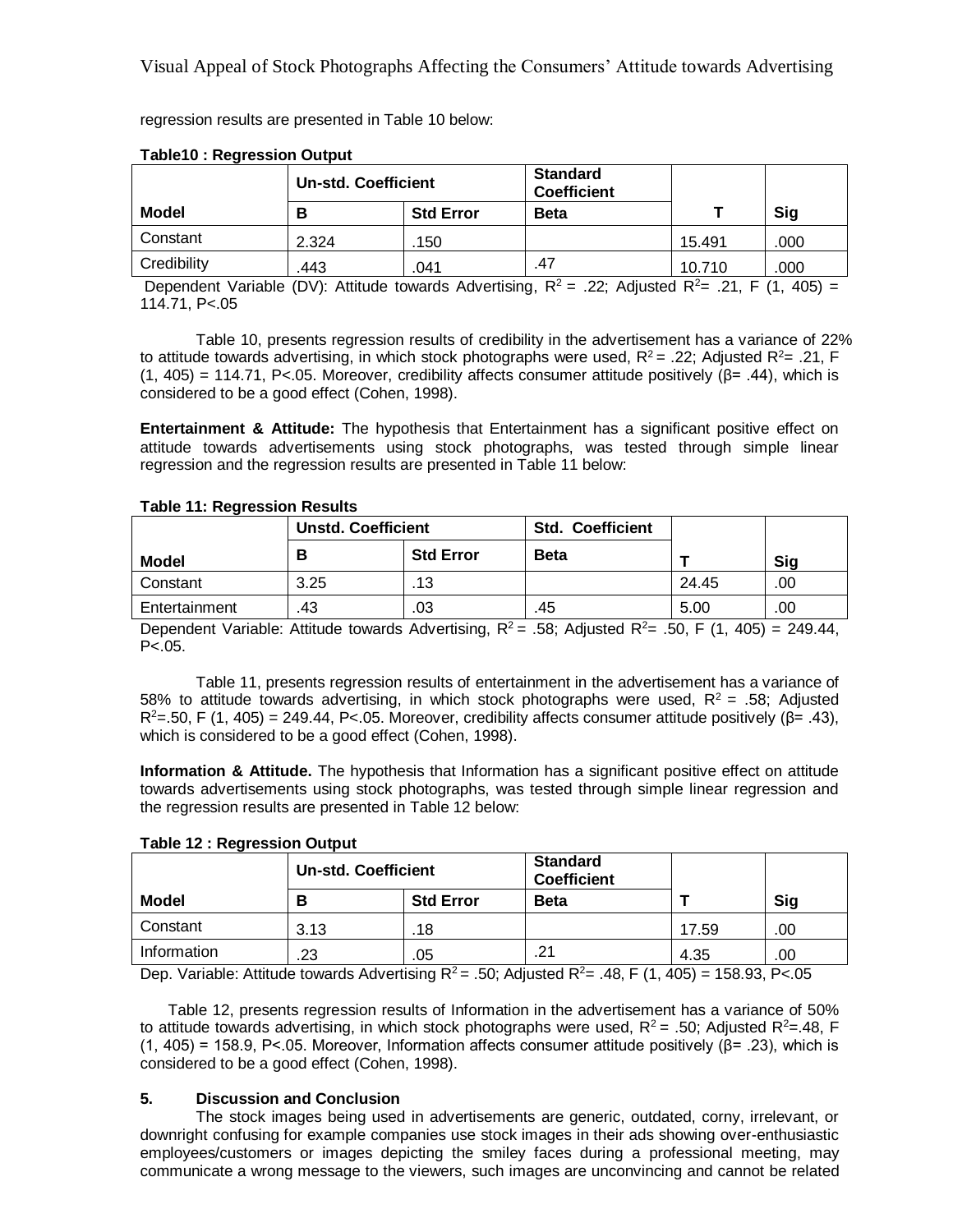to the theme of ad (Hall, 2007; Mott-Stenerson, 2008). The study was conducted to measure the effectiveness of an ad in which stock photography was used. Results of all the hypotheses were substantiated and discussed as under:

The hypothesis that "visual appeal of advertisements will positively affect consumer attitude towards advertisements using stock photographs" was substantiated (Refer to Table 9). Visually appealing advertisements are those ads which influence and motivate the consumers towards new ideas. Stock photographs having good visual appeal attracts the consumers towards advertisement positively (De Clercq et al., 2013). Stock photographs must be selected specifically to the advertising message. Additionally, such ads attract consumers on the basis of significant message a photograph can deliver (Glückler, 2010).

The hypothesis related to the positive effect of credibility on the consumer attitude towards advertisements using stock photographs is failed to reject (Refer to Table 10). It is now evident that one of the most significant factors is credibility. Credibility refers to trustworthiness of the source, specifically the media and celebrities who endorse such advertisements (Zha et al., 2015). Results of this study depict that there is a significant effect of credibility on attitude. Results are consistent with the previous studies in which credibility of the endorser has the positive effect on the consumers' attitude (Wu et al., 2016; Yang et al., 2013).

The hypothesis related to the positive effect of entertainment on consumers' attitude towards advertising using stock photographs, is failed to reject (See Table 11). Entertainment is considered an appeal in the advertisements. Usually entertaining advertisements are more appealing to consumers, which results in a positive attitude towards advertisements (Jäger & Eisend, 2013). On the other hand, results of this study are consistent with the previous studies as this study found a significant relationship between attitude towards advertising and entertainment. Different studies suggest and recommended that advertisements should consider humor, music, and fun as important entertaining factors (Hegner et al., 2016; Jäger & Eisend, 2013).

The hypothesis related to the effect of information on the consumers' attitude towards advertisements, is failed to reject (See Table 12). The results of this study show that there is a significant effect of information on the consumers' attitude towards advertising, specifically when these advertisements are based on stock photographs. These results are consistent with the previous studies in which there is a strong relationship found between consumers' attitude towards advertisement and information presented in the advertising message (Lambrecht & Tucker, 2013). Message in an advertisement has a greater effect if it provides the information regarding needs of consumers with respect to their culture and language (Lambrecht & Tucker, 2013). Several other researches proved this significant relationship between attitude towards advertising and information (Dewan & Ramaprasad, 2014; Gillespie & Joireman, 2016; Lambrecht & Tucker, 2013).

It was a strong perception that using stock photographs in ads may affect the overall advertising message. Therefore, this study is one of the initial studies providing empirical evidence, that visual appeal has a significant effect in shaping the consumers' attitude. Therefore, the marketers can use stock photographs in advertisements on the basis of visual appeal with the relevance of an advertising message.

#### **5.1. Managerial Implications**

Marketers should consider the results of this study important for their advertisements. As results suggested there is a positive effect of independent variables like entertainment, visual appeal, information, and credibility on attitude towards advertising. These factors should be considered while creating an advertisement specifically when they need to select a stock photograph. When marketers develop a marketing strategy for their brand they must understand which factor is their strength, and they should select an appropriate stock photograph on the basis of that factor. Focusing on multiple factors may confuse consumers. Marketers shouldn't use such photographs which seem generic or such images which can produce multiple meanings in the minds of consumers.

#### **5.2. Limitation and Future Research**

In this study, we have taken the customers of HBL from Karachi which belongs to the financial sector, in future studies different sectors can also be explored all over Pakistan. Five variables have been used in this study, four of them are independent and one is dependent, while in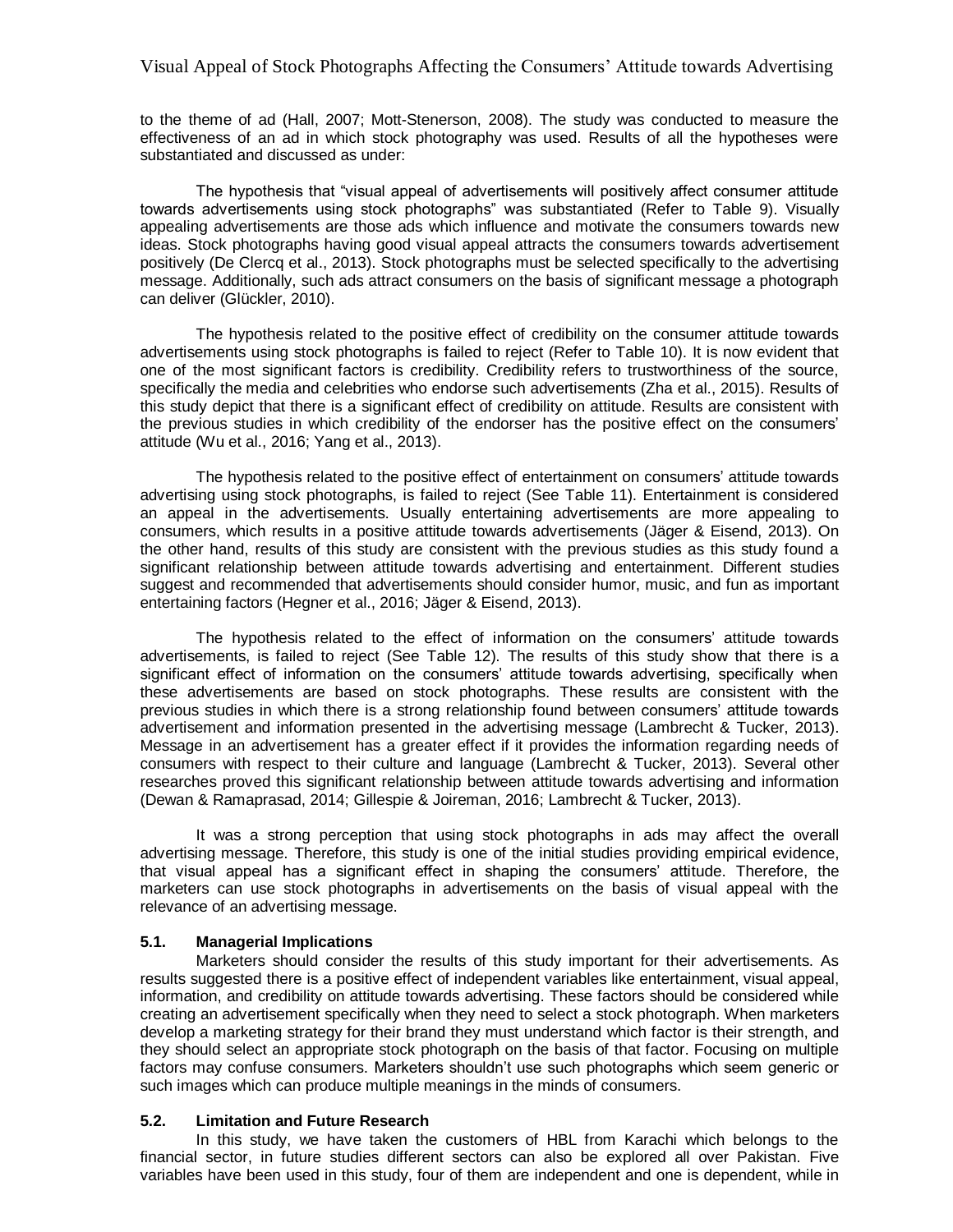future research other variables can be used such as irritation, misleading/falsity, creativity etc. In this research, we have measured attitude towards advertisement in which stock photography has been used, in future research not only attitude toward advertisement but also the attitude towards the brand and brand equity can be measured to test the overall effect.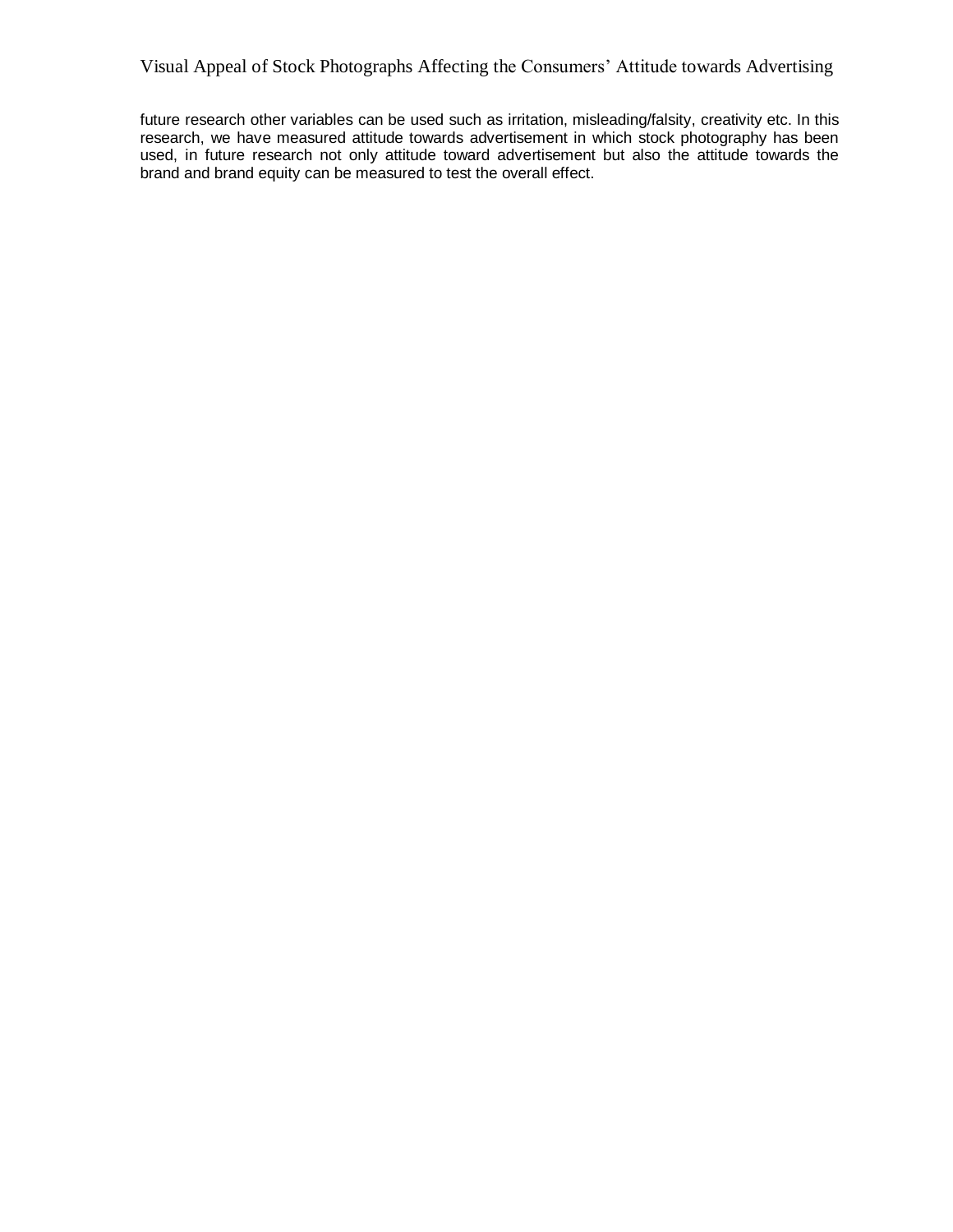### **REFERENCES**

- Ahmed Sallam, M., & Ali Algammash, F. (2016). the Effect of Attitude Toward Advertisement on Attitude Toward Brand and Purchase Intention. *International Journal of Economics, Commerce and Management United Kingdom*, *IV*(2), 21–29. Retrieved from http://ijecm.co.uk/
- Altuna, O. K., & Konuk, F. A. (2009). UNDERSTANDING CONSUMER ATTITUDES TOWARD MOBILE ADVERTISING AND ITS IMPACT ON CONSUMERS BEHAVIORAL INTENTIONS: A CROSSMARKET COMPARISON OF UNITED STATES AND TURKISH CONSUMERS. *International Journal of Mobile Marketing*, *4*, 43–51. Retrieved from http://search.ebscohost.com/login.aspx?direct=true&db=bth&AN=51129857&site=ehost-live
- Bao, J. (2011). Assessing the Potential Effectiveness of Environmental Advertising : The Influence of Ecological Concern and Ad Type on Systematic Information Processing. *Processing*.
- Bongiorno, T. (2008). *How to combine influence tactics : Using the elaboration likelihood model to guide sequencing of t ...* Concordia University.
- Brackett, L. K., & Carr, B. N. (2001). Cyberspace advertising vs. other media: Consumer vs. mature student attitudes. *Journal of Advertising Research*, *41*(5), 23–32. http://doi.org/10.2501/JAR-41- 5-23-32
- Bryman, A., & Bell, E. (2007). Business Research Methods. *Methods*, *3*(1), 595. http://doi.org/10.4135/9780857028044
- Chiu, C., Lin, H., Sun, S., & Hsu, M. (2009). Technology Understanding customers ' loyalty intentions towards online shopping : an integration of technology acceptance model and fairness theory. *Behaviour & Information*, *28*(4), 347–360. http://doi.org/10.1080/01449290801892492
- Cho, E. (2011). Development of a brand image scale and the impact of lovemarks on brand equity. *Unpublished Work*, 1–198.
- Cope, J., Fifrick, A., Holl, D., Martin, M., Nunnally, D., Preston, D., … Tedesco, A. (n.d.). Image Impact in Print Media: A Study of How Pictures Influence News Consumers. *Impact of News Images*. Retrieved from http://www.ou.edu/deptcomm/dodjcc/groups/05B/paper.pdf
- de Mooij, M. (2005). Global marketing and advertising: Understanding cultural paradoxes. *Understanding Cultural Paradoxes*, (July), 269 S.
- De Mooij, M. (2010). *Consumer Behavior and Culture: Consequences for Global Marketing and Advertising*. *Sage Publications*. http://doi.org/10.1017/CBO9781107415324.004
- Dormann, C. (2000). Designing electronic shops, persuading consumers to buy. In *Conference Proceedings of the EUROMICRO* (Vol. 2, pp. 140–147). http://doi.org/10.1109/EURMIC.2000.874411
- Eze, U. C., & Lee, C. H. (2012). Consumers' Attitude towards Advertising. *International Journal of Business and Management*, *7*(13), 94–108. http://doi.org/10.5539/ijbm.v7n13p94
- Fishbein, M., & Ajzen, I. (1975). Strategies of Change: Active Participation. In *Belief, attitude, intention, and behavior: An introduction to theory and research* (pp. 411–450).
- Fornell, C., & Larcker, D. F. (1981). Structural Equation Models with Unobservable Variables and Measurement Error: Algebra and Statistics. *Journal of Marketing Research*, *18*(3), 382–388. http://doi.org/10.2307/3150980
- Frosh, P. (2002). Rhetorics of the Overlooked On the communicative modes of stock advertising images. *Journal of Consumer Culture*, *2*(2), 171–196.
- Frosh, P. (2003). Industrial ekphrasis : The dialectic of word and. *Semiotica*, *4*(2003), 241–264.
- García, J. A., Rodriguez-Sánchez, R., Fdez-Valdivia, J., & Martinez-Baena, J. (2011). Comparative visibility analysis of advertisement images. *Signal Processing: Image Communication*, *26*(10), 589–611. http://doi.org/10.1016/j.image.2011.06.007
- George, D., & Mallery, P. (2003). *SPSS for Windows Step by Step: A Simple Guide and Reference, 11.0 Update*. *Boston, MA: Allyn y Bacon.[Links]*. http://doi.org/10.1177/1073191112446654
- Glückler, J. (2010). The evolution of a strategic alliance network. Exploring German stock photography. *The Handbook of Evolutionary Economic Geography*, (December), 576. http://doi.org/10.4337/9781849806497.00023
- Glückler, J., & Panitz, R. (2016). Unpacking social divisions of labor in markets : Generalized blockmodeling and the network boom in stock photography. *Social Networks*, *47*, 156–166. http://doi.org/10.1016/j.socnet.2016.07.002
- Goldberg, M. E., & Jon Hartwick. (1990). The effects of advertiser reputation and extremity of advertising claim on advertising effectiveness. *The Journal of Consumer Research*, *17*(2), 172– 179. http://doi.org/10.1086/208547
- Haghirian, P., & Madlberger, M. (2005). Consumer Attitude Toward Advertising Via Mobile Devices an Empirical Investigation. *Ecis*, (2005), 1–12.
- Hair, J. F., Black, W. C., Babin, B. J., & Anderson, R. E. (2006). Multivariate Data Analysis (6th ed.).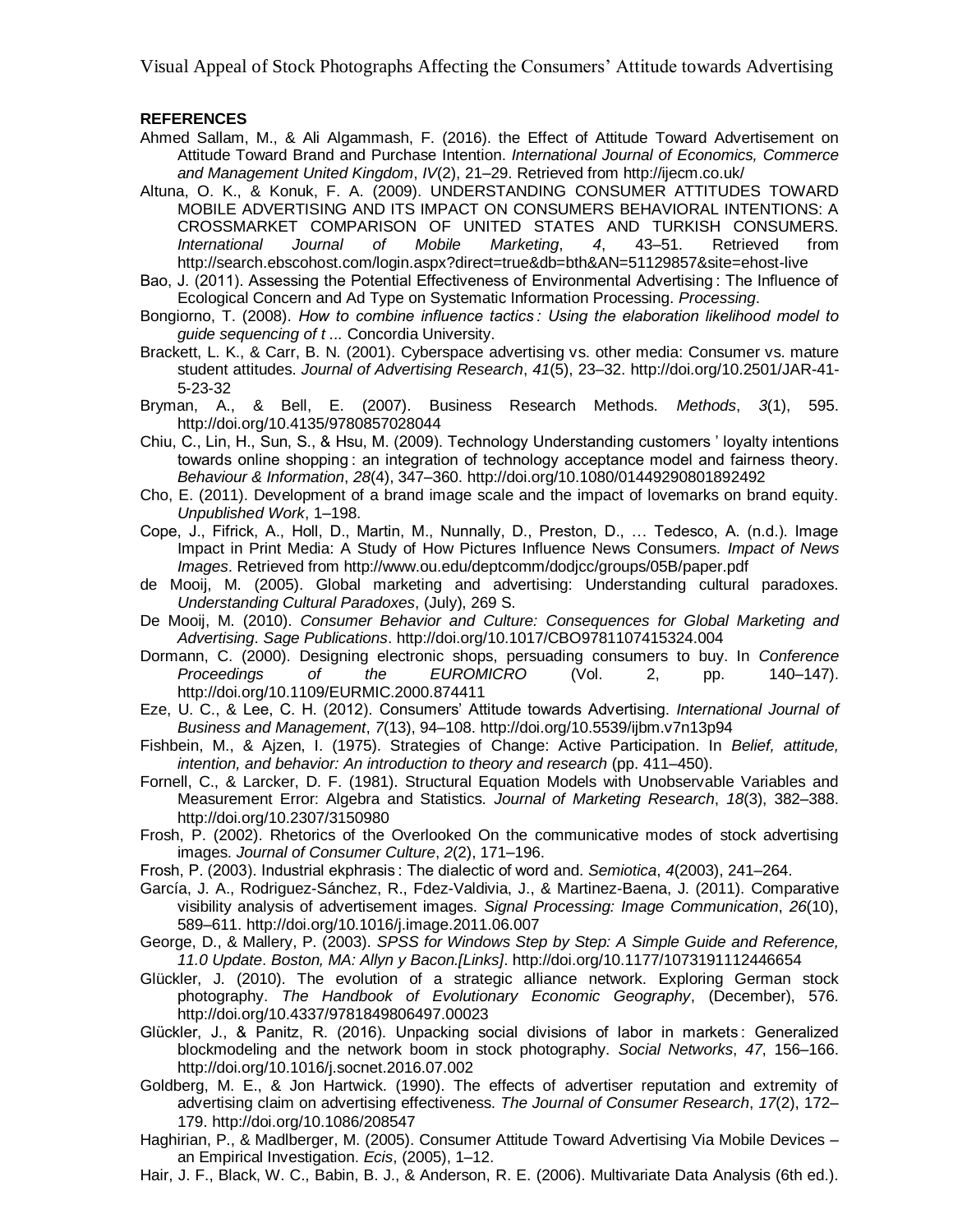*Analysis*, 4–4.

- Hair, J. F. J., Black, W. C., Babin, B. J., & Anderson, R. E. (2009). Structural Equation Modeling Basics. In *Multivariate Data Analysis* (pp. 1–35).
- Hall, J. L. (2007). Elements That Influence Visual Appeal in Photographs, (May).

Hansen, F., & Christensen, L. B. (n.d.). Branding and Advertising EDITED BY.

- Hastings, G., Stead, M., & Webb, J. (2004). Fear appeals in social marketing: Strategic and ethical reasons for concern. *Psychology and Marketing*, *21*(11), 961–986. http://doi.org/10.1002/mar.20043
- Joines, J. L., Scherer, C. W., & Scheufele, D. a. (2003). Exploring motivations for consumer Web use and their implications for e-commerce. *Journal of Consumer Marketing*, *20*(2), 90–108. http://doi.org/10.1108/07363760310464578
- Kalazi, Z., Horvat, J., & Mijo, J. (2016). THE STOCK PHOTOGRAPHY AS A PART OF CULTURAL AND CREATIVE INDUSTRIES OF THE. *Interdisciplinary Management Research*, (11), 189– 203.
- Laiho, M. (2012). Brand Image and Brand Awareness Case Study : Finnair in Indian Market. *Department of Marketing, School of Business and Engineering*, 1–82.
- Ling, K. C., Piew, T. H., & Chai, L. T. (2010). The Determinants of Consumers' Attitude Towards Advertising. *Canadian Social Science*, *6*(4), P114. http://doi.org/10.5539/ijbm.v7n13p94
- Machin, D. (2004). Building the World's Visual Language: The Increasing Global Importance of Image Banks in Corporate Media. *Visual Communication*, *3*(3), 316–336. http://doi.org/10.1177/1470357204045785
- Mackenzie, S. B., & Lutz, R. J. (1989). An Empirical Examination of the Structural Antecedents of Attitude toward the Ad in an Advertising Pretesting Context. *Source: Journal of Marketing*, *5321127*(2), 48–65. http://doi.org/10.2307/1251413
- Malik, M. E., Ghafoor, M. M., & Iqbal, H. K. (2013). Impact of Brand Image and Advertisement on Consumer Buying Behavior. *World Applied Sciences Journal*, *23*(1), 117–122. http://doi.org/10.5829/idosi.wasj.2013.23.01.824
- McQuarrie, E. F., & Mick, D. G. (1999). Visual rhetoric in advertising: Text‐ interpretive, experimental, and reader‐ response analyses. *Journal of Consumer Research*, *26*, 37–54. http://doi.org/10.1086/209549
- Mehta, A. (2000). Advertising attitudes and advertising effectiveness. *Journal of Advertising Research*, *40*(3), 67–72. http://doi.org/http://dx.doi.org/10.1080/00913367.1998.10673566
- Mitchell, A. a. (1986). The Effect of Verbal and Visual Components of Advertisements on Brand Attitudes and Attitude Toward the Advertisement. *Journal of Consumer Research*, *13*(1), 12. http://doi.org/10.1086/209044
- Moshagen, M., & Thielsch, M. T. (2010). Facets of visual aesthetics. *International Journal of Human Computer Studies*, *68*(10), 689–709. http://doi.org/10.1016/j.ijhcs.2010.05.006
- Mott-Stenerson, B. (2008). Integrating qualitative and quantitative theoretical perspectives in applied advertising research. *Journal of Business Research*, *61*(5), 431–433. http://doi.org/10.1016/j.jbusres.2007.07.014
- Murphy, P. K. (2007). The Eye of the Beholder: The Interplay of Social and Cognitive Components in Change. *Educational Psychologist*, *42*(1), 41–53. http://doi.org/10.1080/00461520709336917
- Naseri, A., & Tamam, E. (n.d.). IMPACT OF ISLAMIC RELIGIOUS SYMBOL IN PRODUCING FAVORABLE ATTITUDE TOWARD ADVERTISEMENT.
- Nikolovska, M. (2016). Consumers ' Attitudes Towards Mobile Advertising and Its Effectiveness Comparative Study of Three Products Denitsa Dincheva, (June).
- Olney, T. J., Holbrook, M. B., & Batra, R. (1991). Consumer Responses to Advertising: The Effects of Ad Content, Emotions, and Attitude toward the Ad on Viewing Time. *Journal of Consumer Research*, *17*(4), 440. http://doi.org/10.1086/208569
- Oy, C. L. (2014). Brand image and identity.
- Peters, A. N. (2014). Influence of video food ads in digital menu boards and healthy eating decisions (Doctoral dissertation). *Iowa State University*. Retrieved from http://0 search.proquest.com.wam.city.ac.uk/docview/1621575192/fulltextPDF/69B0218042C3410CPQ/ 1?accountid=14510
- Raghunathan, R., & Corfman, K. (2006). Is Happiness Shared Doubled and Sadness Shared Halved? Social Influence on Enjoyment of Hedonic Experiences. *Journal of Marketing Research*, *43*(3), 386–394. http://doi.org/10.1509/jmkr.43.3.386
- Sallam, M. A. A., & Wahid, N. A. (2012). Endorser Credibility Effects on Yemeni Male Consumer's Attitudes towards Advertising, Brand Attitude and Purchase Intention: The Mediating Role of Attitude toward Brand. *International Business Research*, *5*(4), 55–66.